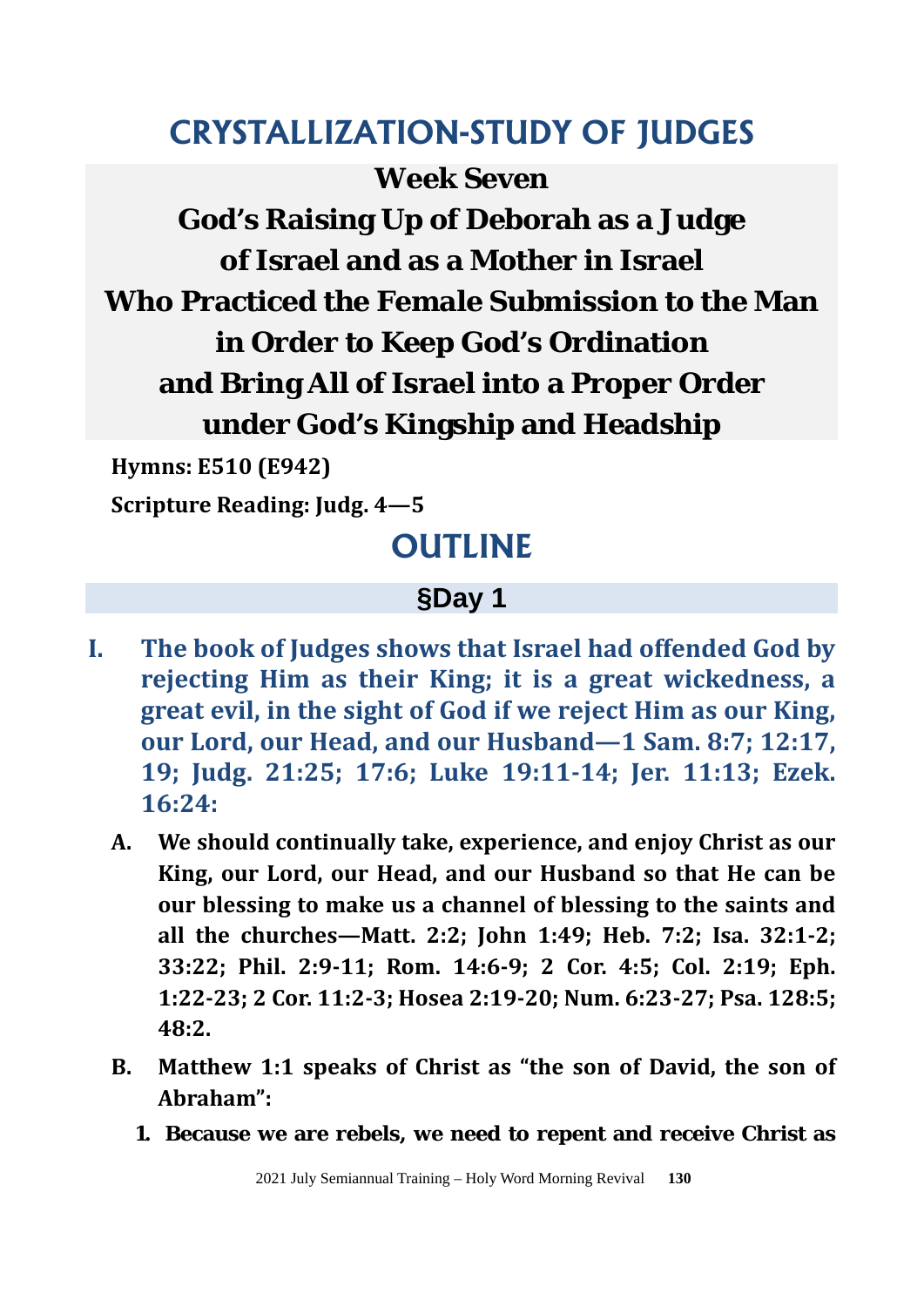**the son of David, that is, as our authority, as our Sovereign and King, so that He may rule in us and over us in God's kingdom.**

- **2. If we have Christ as the son of David, the greater Solomon, we will also have Him as the son of Abraham, the real Isaac; this means that the more we take Christ as our King (the son of David), the more we are under His ruling, and the more we are under His ruling, the more we enjoy Him as our blessing (the son of Abraham); this is the blessing of the processed Triune God consummated as the all-inclusive Spirit—v. 1; Gal. 3:14, 16, 29.**
- **3. This will cause us to become channels of blessing for the saints' progress (their growth in life) and for their joy of the faith (their enjoyment of Christ); we have been called to bless others, so we, as a blessed people, should always bless others that we may inherit blessing—Phil. 1:25; 1 Pet. 3:9.**

- **II. God raised up Deborah as a judge of Israel who practiced the female submission to the man in order to keep God's ordination and bring all of Israel into a proper order under God's kingship and headship—Judg. 4—5:**
	- **A. The children of Israel again did that which was evil in the sight of Jehovah after Ehud died (4:1), so Jehovah sold Israel into the hand of Jabin the king of Canaan, the captain of whose army was Sisera; he had nine hundred iron chariots, and he oppressed Israel severely for twenty years—vv. 2, 3b.**
	- **B. At the time of Judges 4, the men of Israel had failed in their God-ordained function of leadership; this forced God to do something extraordinary and unusual in raising up a female, Deborah, as a judge of Israel; the raising up of such a female changed the entire condition of Israel—vv. 4-5.**
	- **C. The children of Israel cried out to Jehovah (v. 3a), and Deborah, a prophetess, was raised up as a judge of Israel; she would sit under the palm of Deborah, and the children of Israel went up**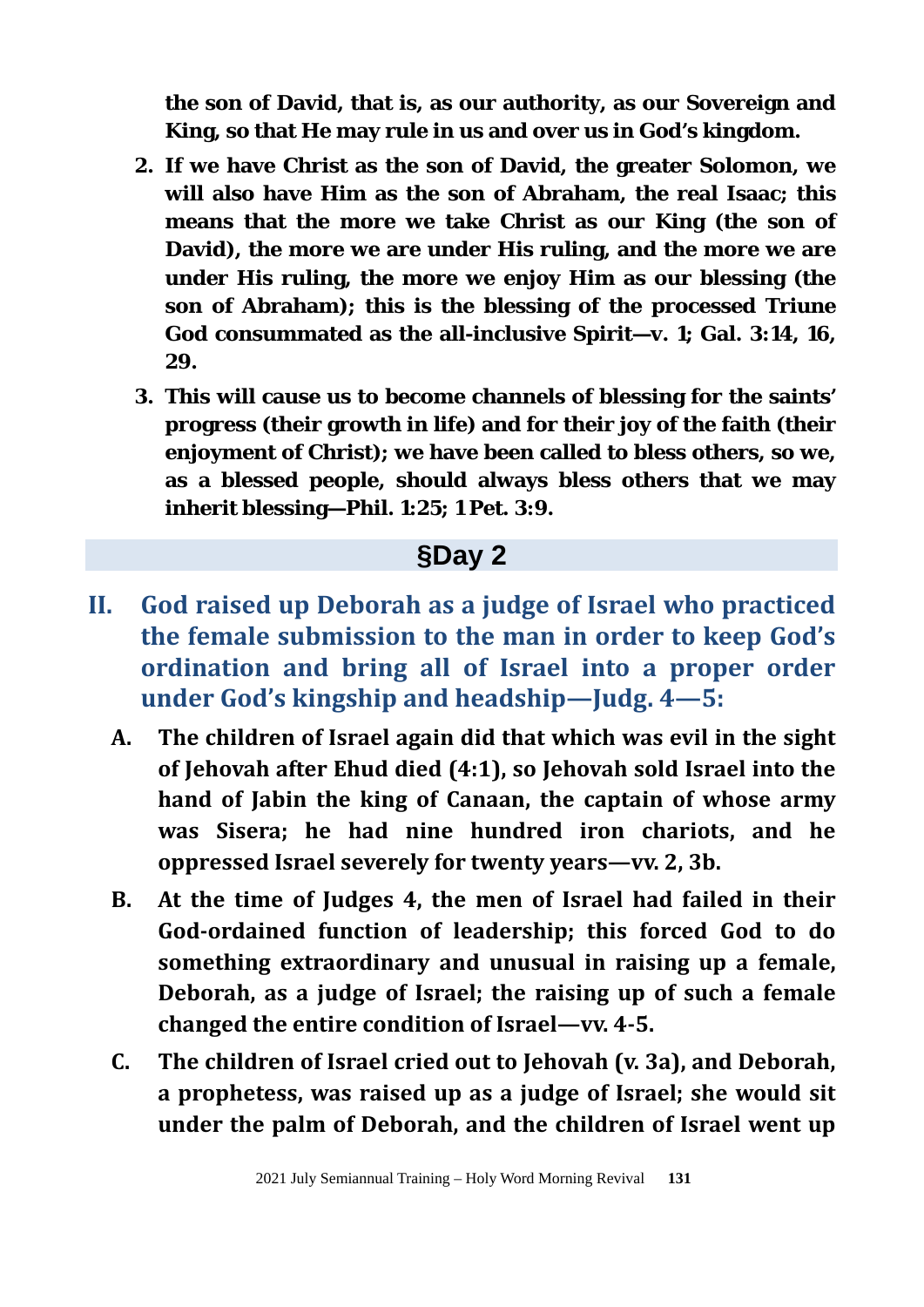**to her for judgment (vv. 4-5).** 

- **D. In the Bible a proper female indicates one who is in submission to God, one who keeps God's ordination; this is the position that Israel should have taken before God as her King, her Lord, her Head, and her Husband, but Israel violated God's ordination, leaving her position as God's wife and forsaking Him for hundreds of idols; this brought Israel into a miserable situation and condition:**
	- **1. Samson was a Nazarite from his mother's womb for the full course of his life; the Nazarite was to let his hair grow long, signifying that he was to remain in subjection to the Lord's headship, wherein is power—Num. 6:5; Judg. 16:17; 1 Cor. 11:3-6, 10, 15.**
	- **2. But Delilah pressed him with her words every day and urged him to tell her the secret of his power until "his soul was tired to death" (Judg. 16:16); because of Satan's wearing-out tactics, Samson fell into Satan's snare, his hair was shaved by Delilah, and he was captured by the Philistines, losing his Nazarite consecration, his power, his testimony of sanctification, and God's presence (Dan. 7:25).**
	- **3. Those who accept the different and wrong teaching that the believers should not submit to deputy authorities appointed by God will be spoiled by this teaching; with us (especially with the married sisters—Eph. 5:22-24), there should be a submissive spirit, standing, atmosphere, and intention; if you are such a person, there will be a great blessing for you and for your future.**
- **E. By reading Deborah's song in Judges 5, we can see that she was full of ability, capacity, insight, and foresight, but such an excellent and capable person was very submissive; God made her the leader, yet she kept the proper order and took Barak as her covering—4:6-9; cf. 1 Cor. 11:3-6, 10.**
- **F. Deborah realized that she needed a man to be her covering; as Paul says in 1 Corinthians 11:3: "Christ is the head of every man, and the man is the head of the woman, and God is the head of**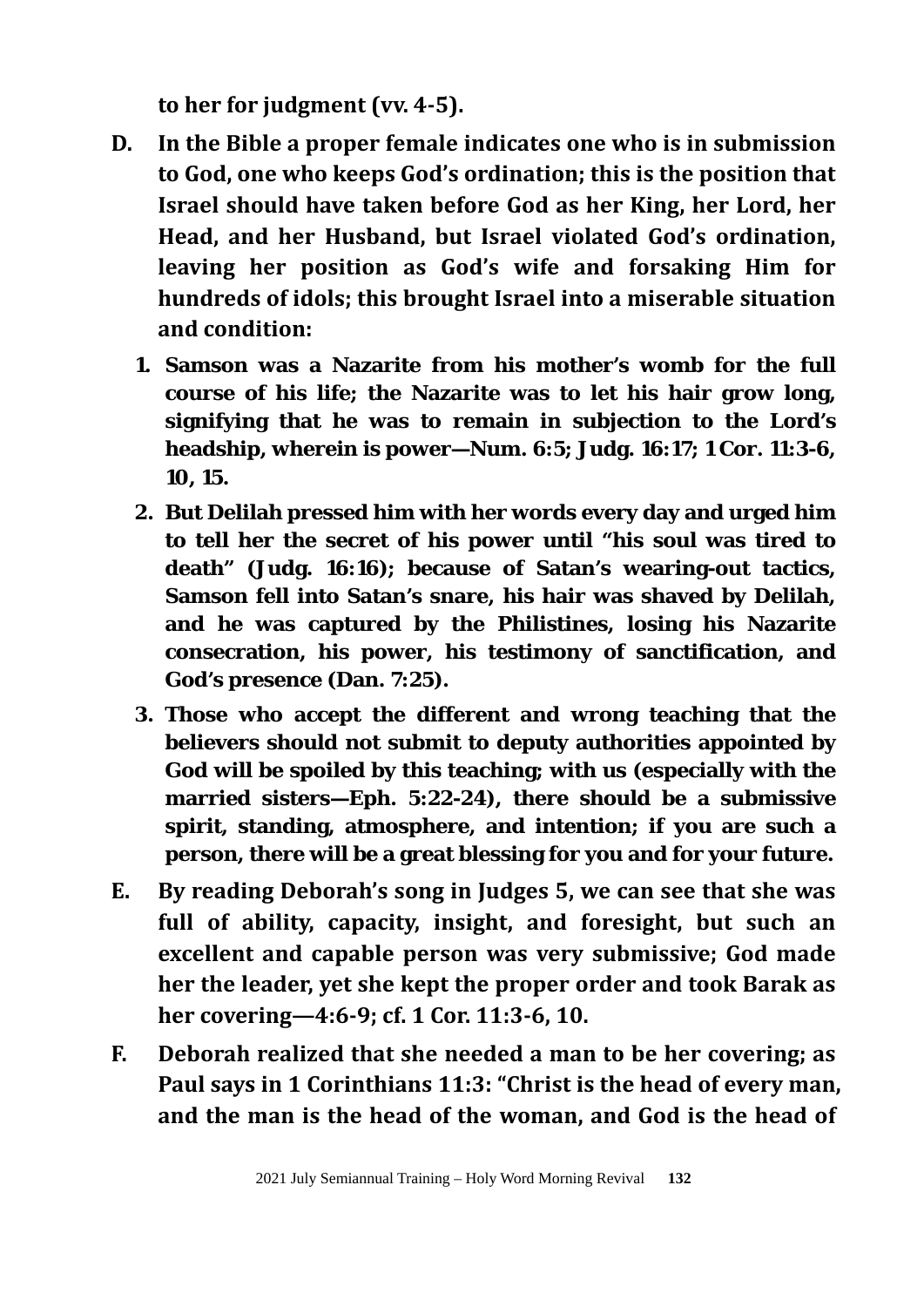**Christ."**

- **G. When this excellent, extraordinary woman took the lead to practice the female submission to the man, the entire country came into an excellent and proper order; all the leaders took the lead, all the people followed, and the army was formed; everyone returned to his or her proper position before Jehovah.**
- **H. Thus, Deborah could say in her song, "That the leaders took the lead in Israel, / That the people have willingly offered themselves, / Bless Jehovah... / Then a remnant of the nobles went down; / The people of Jehovah went down with me against the mighty"—Judg. 5:2, 13.**

### **§Day 3**

- **I. The first and greatest function of the sisters in the church is to be submissive; if the sisters can learn this lesson, the church will be strong, enriched, and renewed:**
	- **1. To be submissive requires the supply of life, the enjoyment of grace, the working of the cross, and the denial of the self.**
	- **2. Those who are filled with Christ are filled with submission; the Lord, who was submissive throughout His life, has given us His life of submission and obedience—Phil. 2:5-11; Heb. 5:7-9.**
	- **3. For a sister to marry a brother means that she is willing to offer herself up and say, "I am willing to submit"; if a sister has never intended in her heart to submit to the one whom she intends to marry, she should not be his wife and should not marry him—Eph. 5:22-23; 1 Pet. 3:1-6.**

- **III. Deborah rose up not only as a judge of Israel but also as a mother in Israel—Judg. 5:7:**
	- **A. When the church life in practicality reaches a peak, there should be some real mothers in every church; in Romans 16:13 Paul says, "Greet Rufus, chosen in the Lord, and his mother as**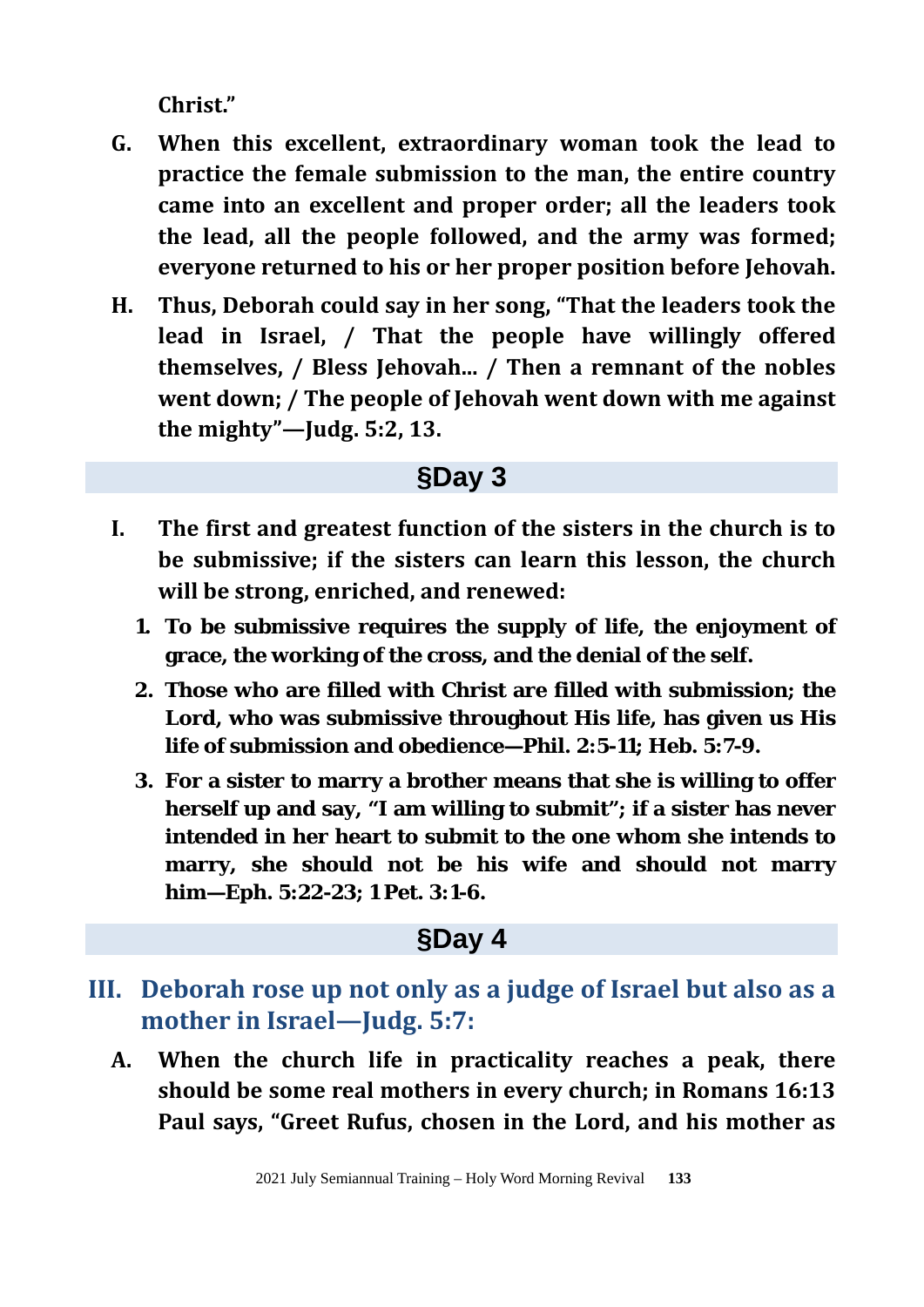**well as mine":**

- **1. The apostle Paul needed a mother; without a sister as a mother to take care of them, all of those who bear the burden for the Lord's service would be sorrowful; we all need the care of spiritual mothers, whose care is our real nourishment and our real protection.**
- **2. Paul's having a spiritual mother indicates that the saints in the church life in Rome had a life transfer through the crucifixion and resurrection of Christ; the best way to have a life transfer is by following the pattern of Paul, who did not determine to know anything but the all-inclusive Christ, and this One crucified—1 Cor. 2:2.**
- **B. The Gospel of John is a book on life, not on the natural life but on the transferred and transformed life; originally, John was not Mary's son, and Mary was not John's mother, but by Christ's life-releasing death, by His life-dispensing resurrection, and by His life union with them, His beloved disciple could be one with Him and become the son of His mother, and she could become the mother of His beloved disciple—19:26-27.**

- **C. Our first relationship is in the flesh, but the second is in the spirit, that is, in the transferred life; because we have the second birth (3:6), surely we have the second relationship, the second family relationship with the real sisters and the real mothers.**
- **D. If the sisters exercise their spirit of prayer and faith to be real mothers (2 Cor. 4:13), they will realize how selfish they are and how much they are in themselves; having good children in the spirit will expose them to the uttermost; furthermore, the sisters will grow and mature in life by taking care of some spiritual children.**
- **E. If the sisters love the Lord and mean business to be for the church life in the Lord's recovery, they need to consider**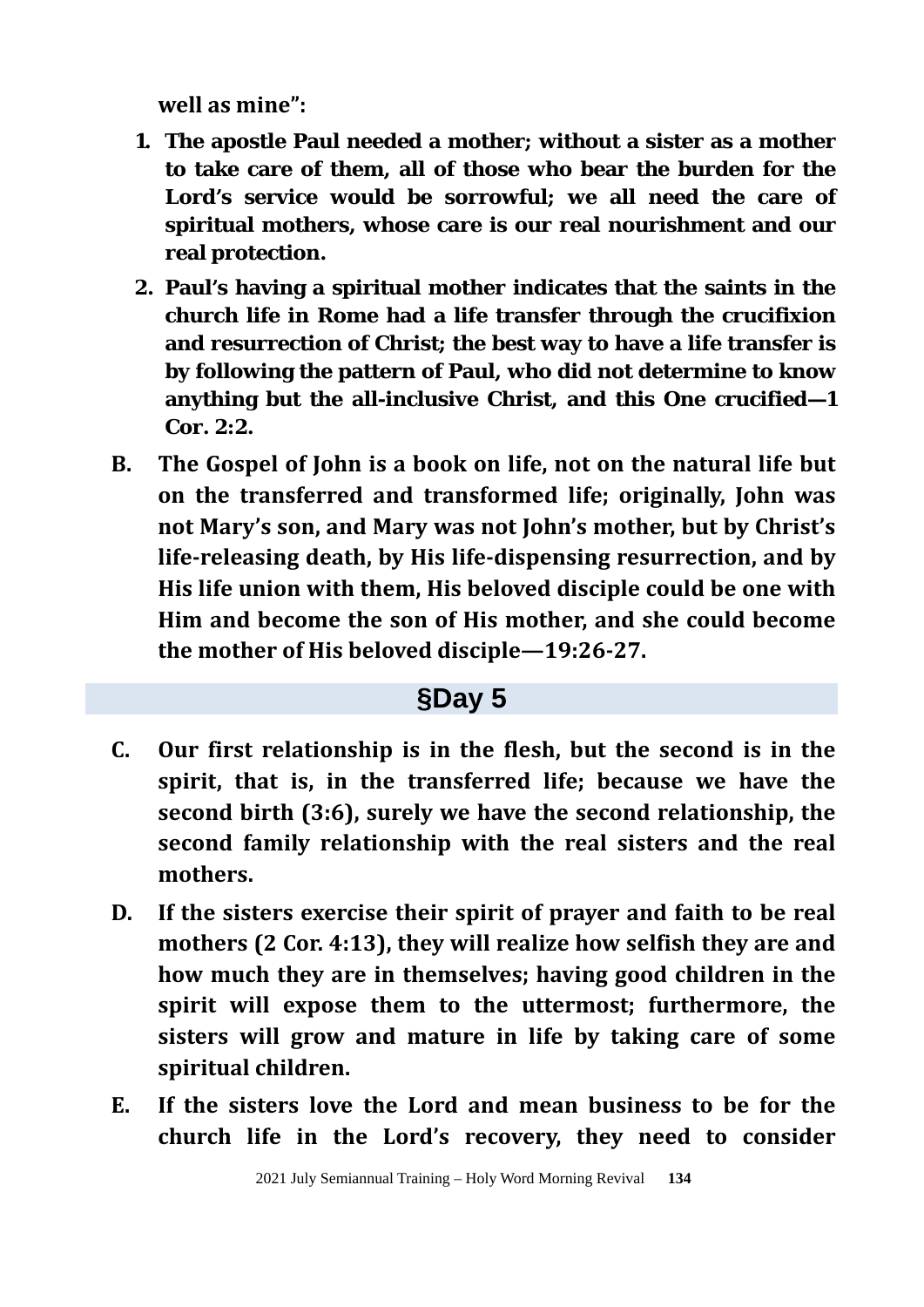**themselves as serving nurses, as church nurses, who give nursing care in the church as a true hospital; all the sisters need to be serving sisters by prayer and loving mothers by the most excellent way of love in order to help the needy ones and the younger ones in their spiritual life and church life; this is the best way to receive the blessing, the growth, the spirituality, and the real enjoyment of the Lord—Rom. 16:1-2, 13; Isa. 66:12-13; 1 Cor. 12:31b; 13:4-7.** 

- **IV. The Bible says that at that time among God's people, there were "great resolutions in heart," and there were "great searchings of heart"—Judg. 5:15-16:**
	- **A. To have a great resolve is to make a firm decision, and to have a great searching is to devise a plan to live to the Lord and to live out the Lord for His up-to-date recovery in the building up of His Body, the preparation of His bride, and the ushering in of His kingdom in its manifestation—2 Cor. 5:14-15; Rom. 14:7-9; Rev. 19:7-9.**
	- **B. As Brother Lee was in the process of being oppressed by the Japanese military police in 1943, the Lord gave him a dream in which he saw the day dawn, like the dawning in the morning, with a broad highway, very bright, very straight, and stretching on boundlessly; this is the broad highway, the rising sun, and the boundless future of the Lord's recovery—cf. Prov. 4:18.**
	- **C. We need to aspire and pray to be like those whom Deborah describes at the end of her song, which concludes in a glorious way: "May those who love Him be like the sun / When it rises in its might"—Judg. 5:31:**
		- **1. For the sun to rise in its might means that it shines brightly, brilliantly, and gloriously; if all the churches would experience the resolutions, the searchings, and the rising up to shine like the sun, they surely would enjoy the Lord as their victory.**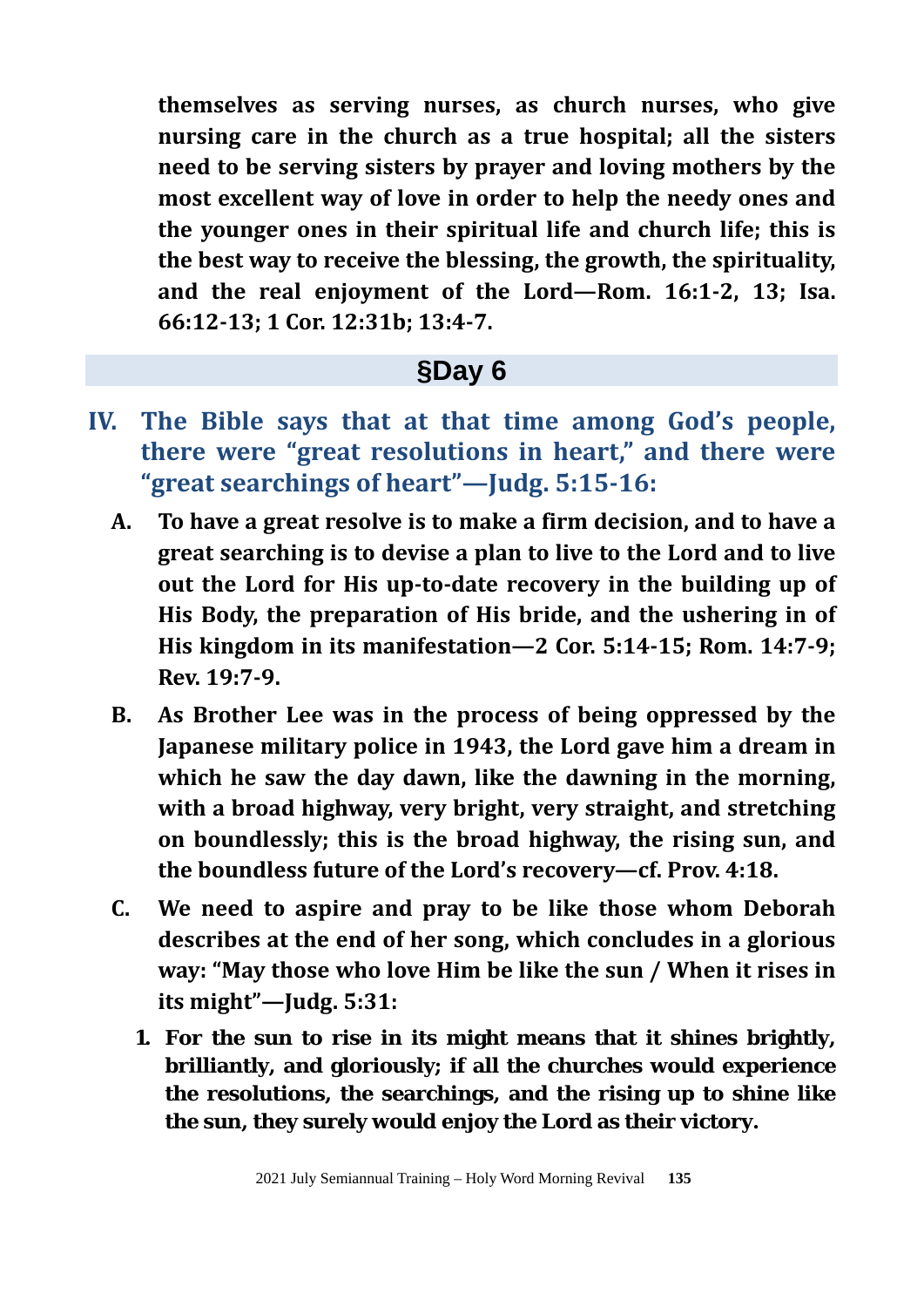**2. The overcomers who are reconstituted with the healing Christ as the Sun of righteousness will shine forth like the sun in the kingdom of their Father—Mal. 4:2; Luke 1:78-79; Matt. 13:43.**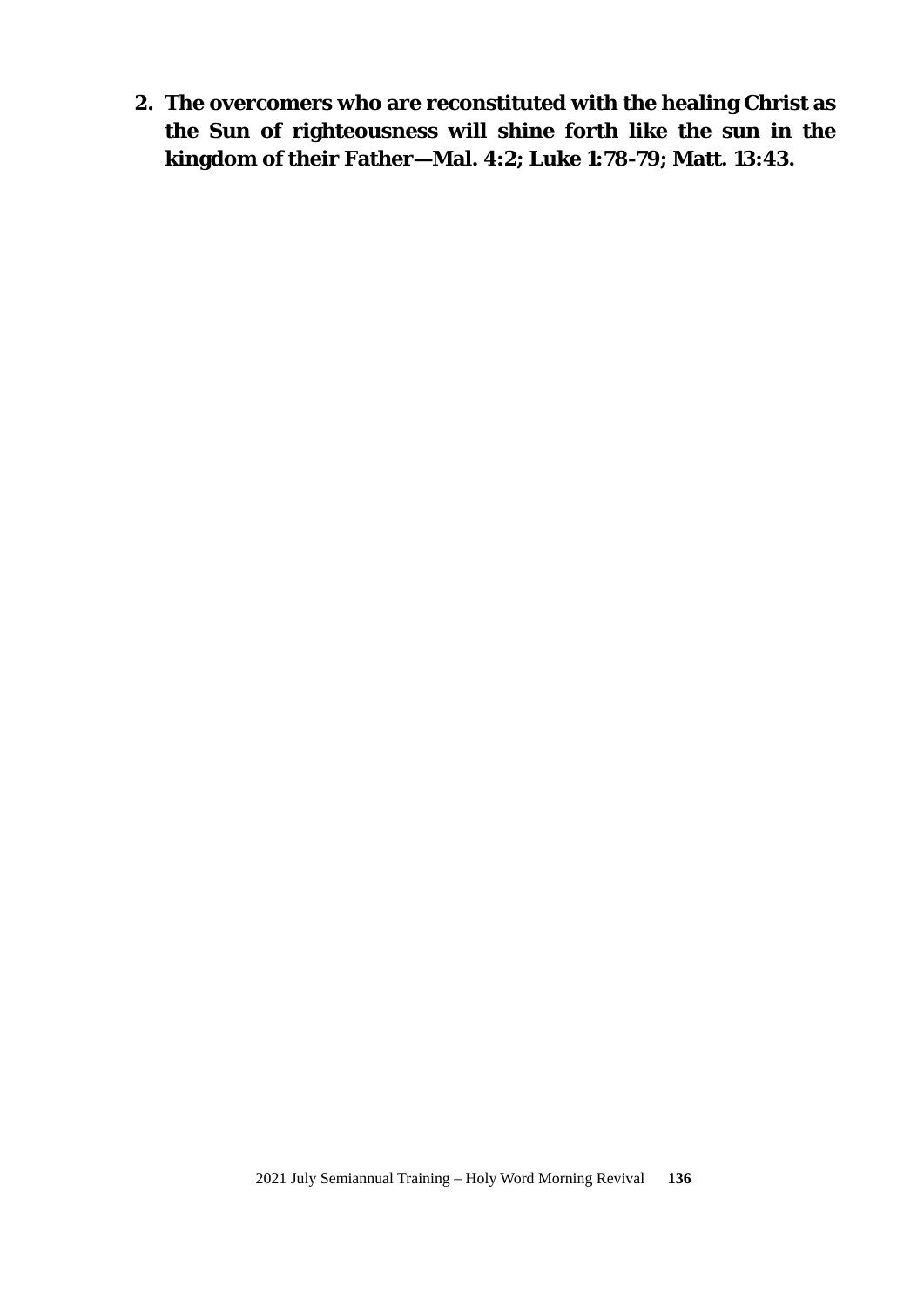### **Morning Nourishment**

- **Rom. 14:9 For Christ died and lived again for this, that He might be Lord both of the dead and of the living.**
- **Matt. 1:1 The book of the generation of Jesus Christ, the son of David, the son of Abraham.**
- **Gal. 3:14 In order that the blessing of Abraham might come to the Gentiles in Christ Jesus, that we might receive the promise of the Spirit through faith.**

[In the New Testament the gospel is] presented first with these words: "Repent, for the kingdom of the heavens has drawn near" (Matt. 4:17). This indicates that the gospel is presented first not in the way of life, as in John, but in the way of the kingdom, as in Matthew. The reason for this is that there is the need of a kingdom, a realm, a sphere, for God to exercise Himself to give us His all-inclusive being. Even in John, the Gospel of life, we are told that if we are not regenerated, we cannot enter into the kingdom of God (John 3:3, 5). There is the need of a kingdom so that God can exercise Himself to dispense Himself into us as our life blessing. Therefore, in the gospel we receive Jesus Christ first not as life but as the King. If we do not repent and receive the Lord as the King-Savior [Matthew], we cannot have Him as the Slave-Savior [Mark], the Man-Savior [Luke], and the God-Savior [John]. (The Conclusion of the New Testament, p. 2758)

## **Today's Reading**

We need to repent not only because we are sinful but also because we are rebellious. We are even enemies of God. We need to repent of our rebellion…. If we did not rebel, we could not sin. Because we are rebels, we need to repent and receive Christ as our authority, as our Sovereign and King, that He may rule in us and over us in God's kingdom. This is the reason that in Matthew 1:1 Christ is presented first not as the Son of Abraham for the blessing but as the Son of David for the kingdom.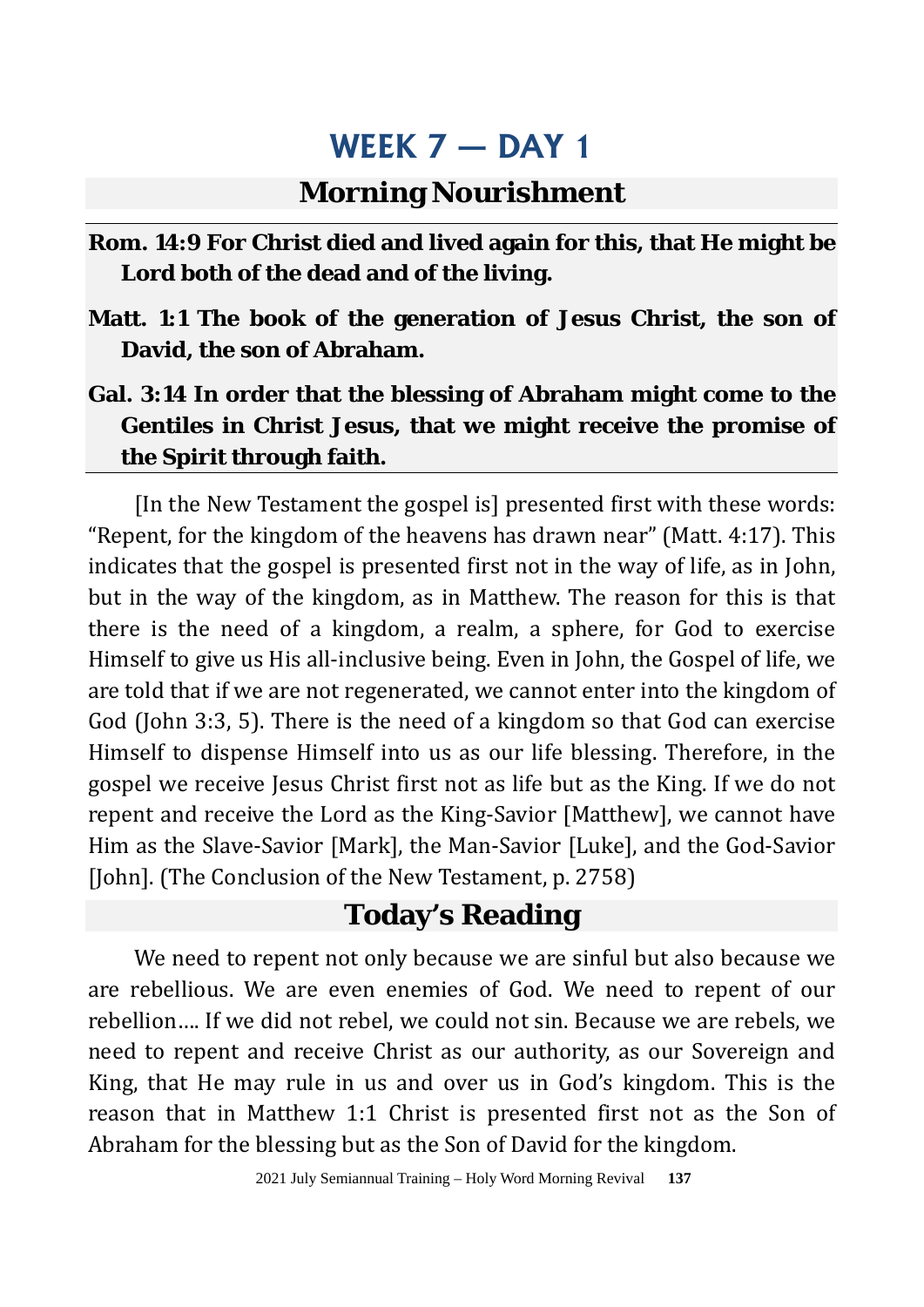Once there is the kingdom, the kingdom becomes the realm, the sphere, for God to exercise Himself to bless us….We may not realize that the blessing requires a sphere of God's authority, a sphere under God's administration. Without such a sphere, there is no way for God to come in to bless us. If we are not under God's administration, receiving Him as our Sovereign, there is no way for Him to bless us. Therefore, in our experience our Savior, Jesus Christ, must first be the Son of David for the kingdom and then the Son of Abraham for the blessing.

To receive Him as the Son of David is to recognize His kingly status and to realize that we should be under His kingship and sovereignty. He comes to us not merely as the Savior but as the King-Savior. If He is not the King to us, He cannot be our Savior. If we are not under His authority, His administration, we cannot be saved. Salvation comes to us under His administration, under His kingship. If we say, "O Lord Jesus, I take You as my King," we will be saved to the uttermost.

If we have Christ as the Son of David, the greater Solomon, we will also have Him as the Son of Abraham, the real Isaac. This means that if we have the kingdom, we will also have the blessing. This is the blessing of life, the blessing of the processed Triune God consummated as the all-inclusive Spirit. Many of us can testify that by receiving Christ as our King we enjoy the processed Triune God as our blessing. The more we are under the Lord's ruling, the more we enjoy the Triune God as our blessing. Matthew 28:19 speaks of the believers' being baptized into the Triune God—into the name of the Father, of the Son, and of the Holy Spirit. This is the enjoyment of the Triune God. As the Son of David and the Son of Abraham, Christ brings us into the Triune God. As long as we have the Son of David and the Son of Abraham, we have the Triune God, and we are in the Triune God. This is the divine blessing in the divine kingdom. (The Conclusion of the New Testament, pp. 2758-2759)

Further Reading: The Conclusion of the New Testament, msg. 265; Life-study of Philippians, msg. 7; CWWN, vol. 7, pp. 1191-1196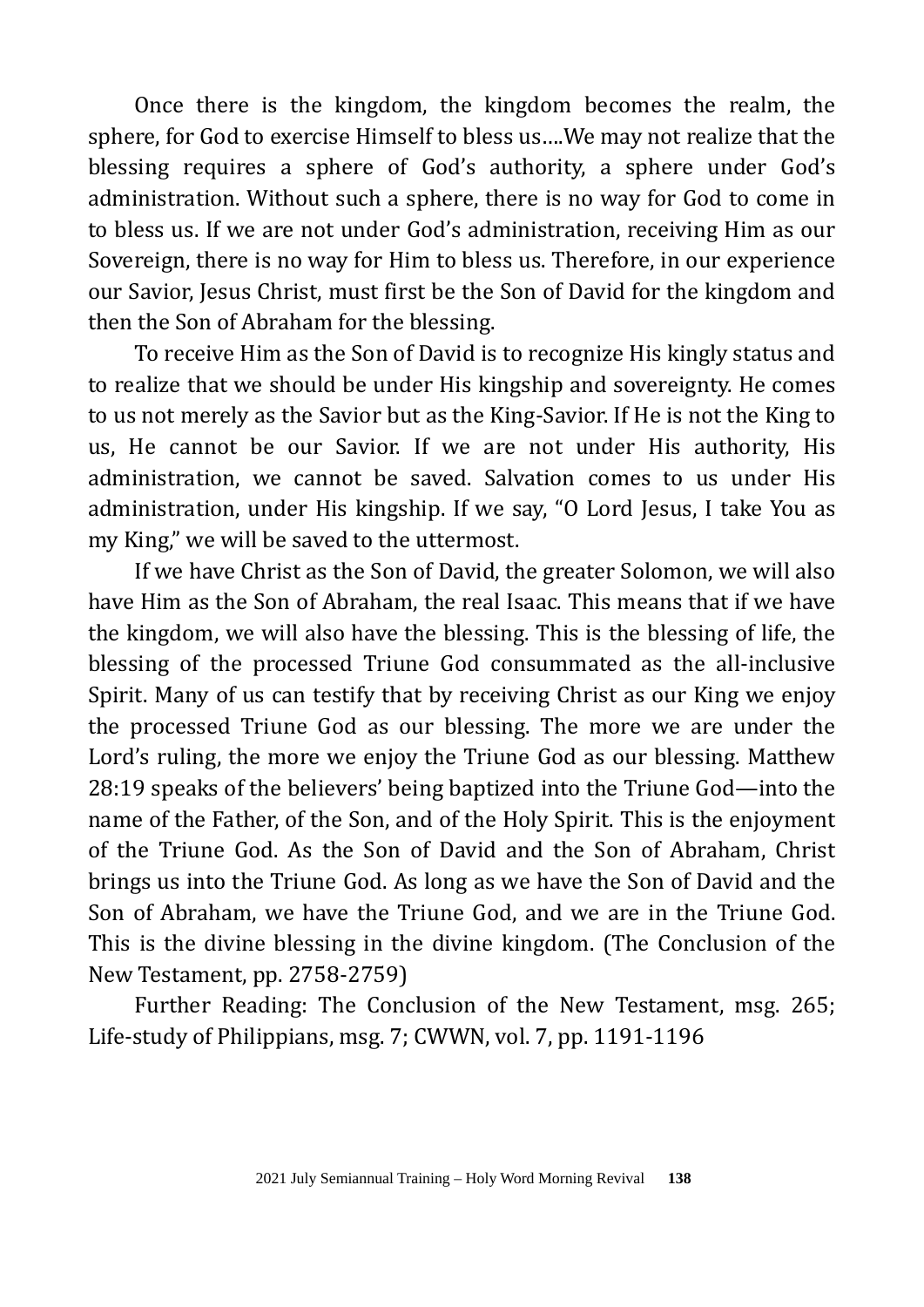### **Morning Nourishment**

**1 Cor. 11:3 But I want you to know that Christ is the head of every man, and the man is the head of the woman, and God is the head of Christ.**

#### **10 Therefore the woman ought to have a sign of submission to authority on her head for the sake of the angels.**

Prior to the history recorded in Judges 3:7 through 5:31, the people of Israel had never had a female leader. Then, suddenly, God raised up a female, Deborah, as a judge of Israel. Regarding this, we need to realize that in the Bible, whenever God does something which stands out as being extraordinary, it is very significant. It indicates, first, man's failure, and then, God's excellent act. At the time of Judges 4, all the men of Israel had failed, so God raised up a woman. That raising up of a female changed the entire condition of Israel.

In the Bible a proper female indicates one who is in submission to God, one who keeps God's ordination. This is the position that Israel should have taken before God, but the situation in Israel had become fully abnormal. The men had left their position before Jehovah. Hence, Israel violated God's ordination, leaving her position as God's wife and forsaking Him for hundreds of idols. (Life-study of Judges, p. 15)

## **Today's Reading**

According to God's creation, Deborah was a very capable person. By reading her song in Judges 5, we can see that she was full of ability, capacity, insight, and foresight. But such an excellent person was very submissive. God made her the leader, yet she kept the proper order and took Barak as her covering (4:6-9). She realized that she needed a man to be her covering….When she took this kind of standing, the whole nation became different. In their miserable situation no one would take the lead to fight for Jehovah's interest, and no one would be willing to follow. But when this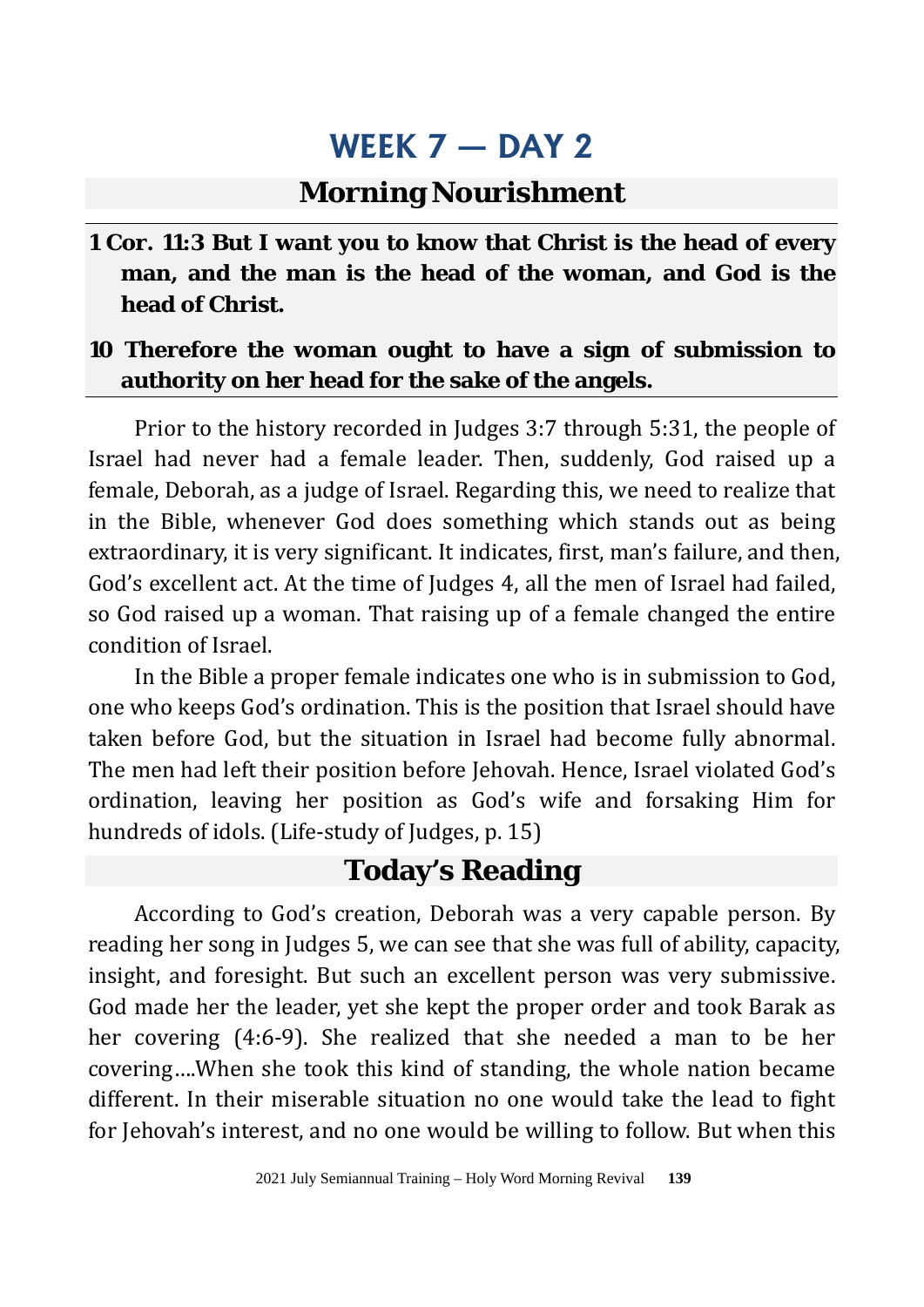excellent, extraordinary woman took the lead to practice the female submission to the man, the entire country came into the proper order. Everyone returned to his or her proper position. Thus Deborah could say in her song, "Then a remnant of the nobles went down; / The people of Jehovah went down with me against the mighty" (5:13). All the leaders took the lead, and all the people followed; the army was formed. At first, only some of the people followed, but eventually they all followed. From this we see that the entire country came into an excellent order, assuming the proper position before Jehovah. (Life-study of Judges, pp. 15-16)

A Nazarite must deal with the rebellion in his nature. Thank God that we were created with an abundance of hair on our head, indicating that we are under authority. I can testify that it is a great blessing to be under someone, some thing, or some environment. It is a blessing to be under someone or some thing. It is even a blessing to be severely limited. I thank the Lord that from the day I came into the recovery, the Lord put me under someone, some thing, or some environment.

Today some are teaching that it is not necessary for believers to submit to a deputy authority, that believers should not be under anyone. This erroneous teaching is very damaging. First, it is damaging to those who teach in this way, and then it is damaging to the ones who receive such a teaching. Those who accept the teaching that the believers should not submit to deputy authority will be spoiled by this teaching. Some may even be spoiled without remedy in their youth. Therefore, it is a serious matter to teach that we should not submit to deputy authority, and it is also a serious matter to receive this teaching.

A Nazarite is a person full of hair, full of submission. With him there are a submissive spirit, standing, atmosphere, and intention. If you are such a person, there will be a great blessing for you and for your future. (Life-study of Numbers, pp. 70-71)

Further Reading: Life-study of Judges, msgs. 1, 4, 8; Life-study of Numbers, msgs. 8, 10; CWWN, vol. 38, chs. 52, 67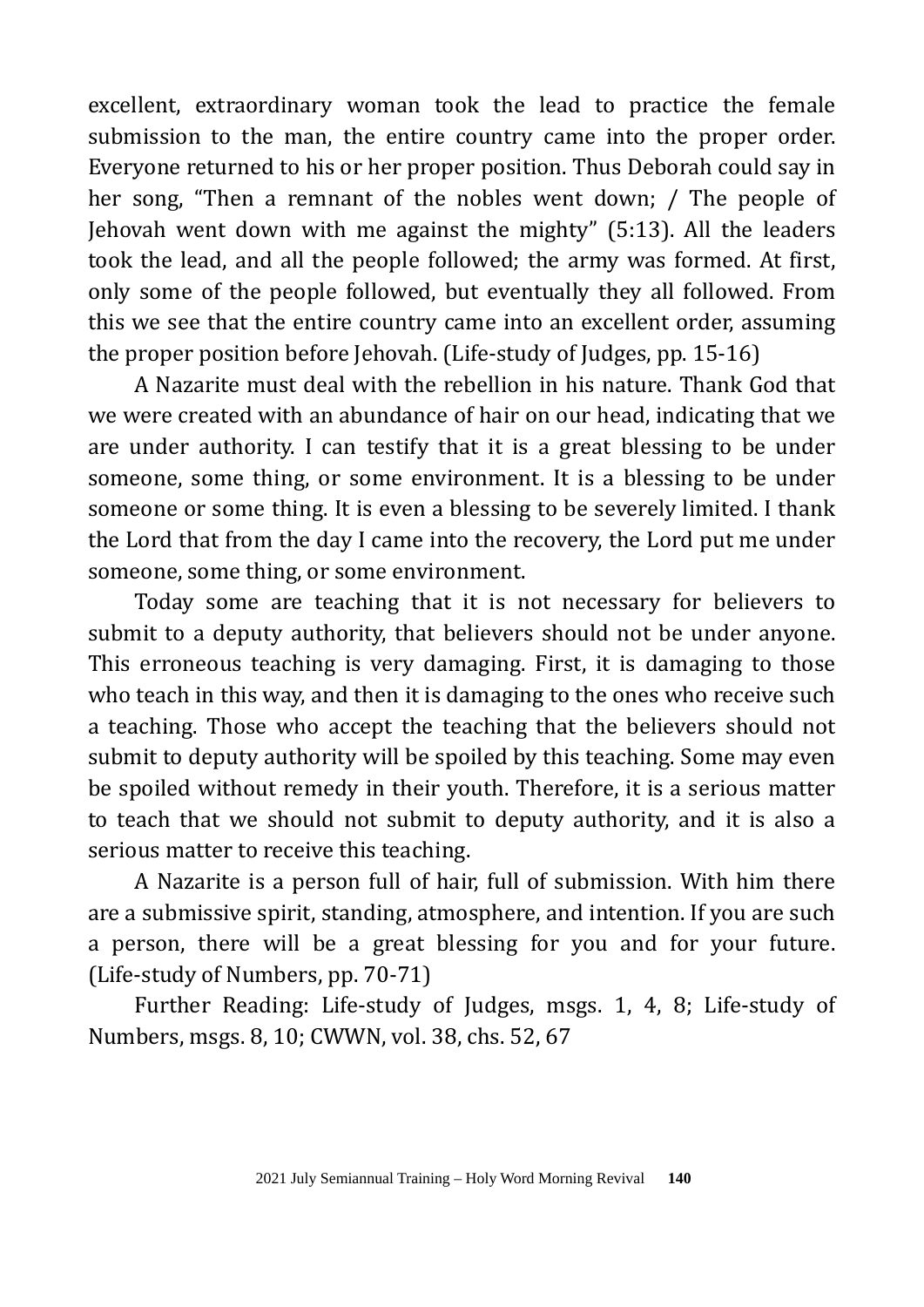#### **Morning Nourishment**

**Phil. 2:8 And being found in fashion as a man, He humbled Himself, becoming obedient even unto death, and that the death of a cross.**

**Eph. 5:22 Wives, be subject to your own husbands as to the Lord.**

**1 Pet. 3:5 For in this manner formerly the holy women also, who hoped in God, adorned themselves, being subject to their own husbands.**

Ephesians 5 first exhorts the wife. Verse 24 is directed at the sisters, and verse 25 is directed at the brothers….Verse 24 says, "Let the wives be subject to their husbands in everything." If a sister wants to be married and she comes to me and asks, "Should I marry a certain person?" I will surely answer, "Can you be subject to him?" If you cannot be subject to him, you are not qualified to marry him. You can only marry him if you can submit to him. If you have never intended to submit to him in your heart, you should not be his wife and should not marry him…. Marrying a person means that you are willing to offer yourself up and say, "I am willing to submit." (CWWN, vol. 38, p. 525)

#### **Today's Reading**

The first function of the sisters is to be submissive. This does not involve the doing of any kind of work, but it is a real function. Being submissive is much greater than any kind of doing. If the sisters are submissive, they are doing the greatest thing in the world. This is the greatest function on the side of the sisters. First Corinthians 11:3 says, "Christ is the head of every man, and the man is the head of the woman, and God is the head of Christ." In this verse we can see the divine order. However, in the entire world today, in every country, in all the schools, and in all the homes, what we see is not order and submission but rebellion upon rebellion. The entire world is rebellious toward God. The world is like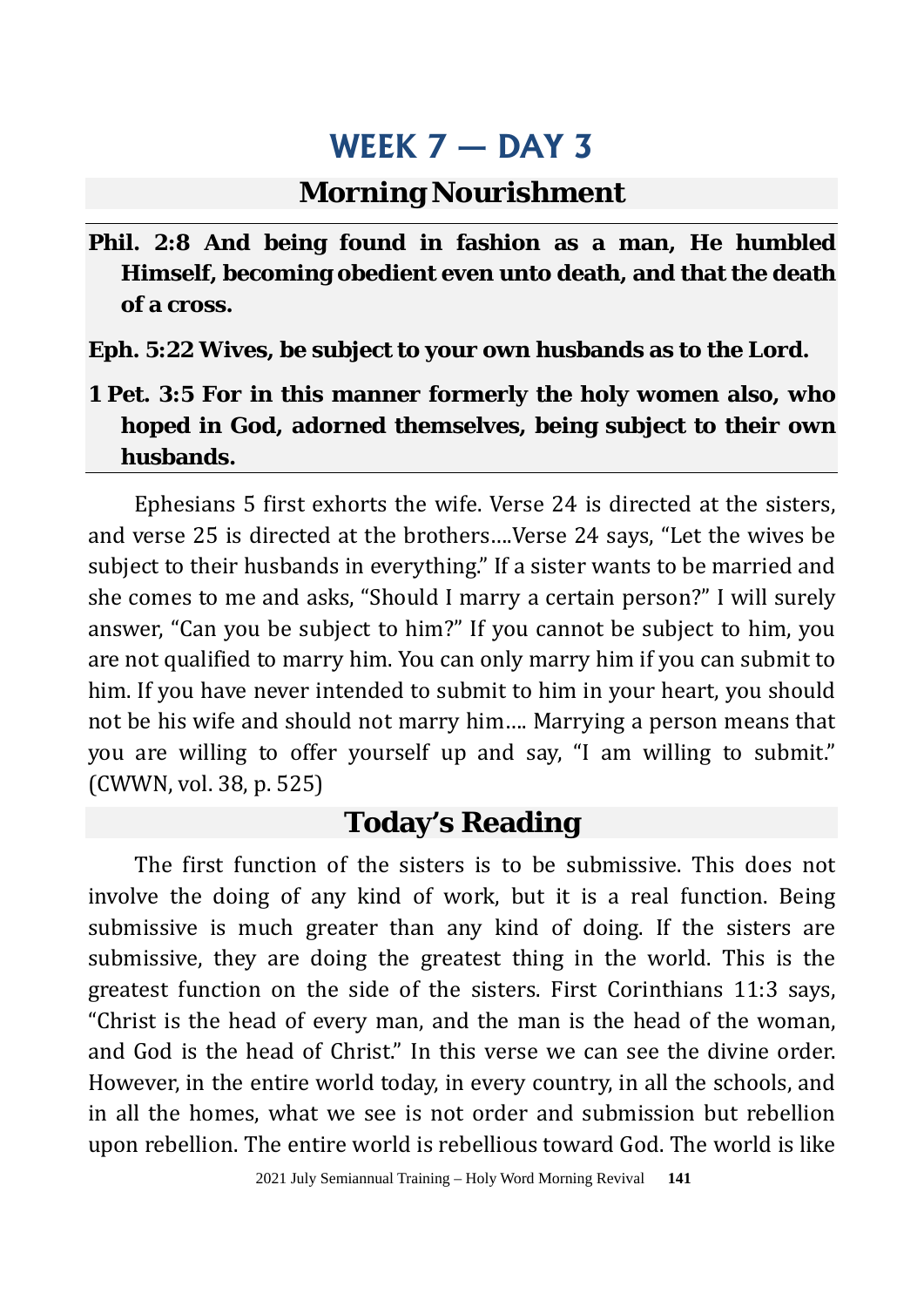a stormy ocean full of the winds of rebellion. In the church the situation should not be like this. The church is God's chosen vessel to bear a testimony to the universe that is absolutely different from the world. The church is sanctified, separated from the course of the world and from the current of the age. As the church we are not in the flow of the world but in the flow of the New Jerusalem (Rev. 22:1). In the local churches as the local expressions of the Body of Christ, there should be genuine submission.

To be submissive requires the supply of life, the enjoyment of grace, the working of the cross, and the denial of the self. We should never try to be submissive by our self. We should consecrate ourselves to the Lord not to do a work for the Lord but simply to be submissive. If the sisters take care of this one matter of being submissive, the church will be strengthened, enriched, and renewed. If the sisters in a local church are submissive, the church will be strong, living, rich, and prevailing. It is much more prevailing for the sisters to be submissive than for them to do any kind of work. This is the first lesson the sisters need to learn. This does not mean that there is no need for the sisters to fellowship with the church, but the sisters must know that their position and standing are to be submissive. (CWWL, 1968, vol. 1, pp. 83-85)

Salvation not only brings joy; it also brings submission. If a man is only for joy, his experiences will not be abundant. Only submissive ones will experience the fullness of salvation. Otherwise, we change the nature of salvation. We need to be submissive, even as the Lord was submissive. The Lord became the source of our salvation through obedience. God saved us with the hope that we would submit to His will. When one meets God's authority, submission is a simple matter, and knowing God's will is also a simple matter, because the Lord, who was submissive throughout His life, has already given us His life of submission. (CWWN, vol. 47, "Authority and Submission," p. 146)

Further Reading: CWWL, 1968, vol. 1, pp. 83-86; CWWN, vol. 47, "Authority and Submission," ch. 5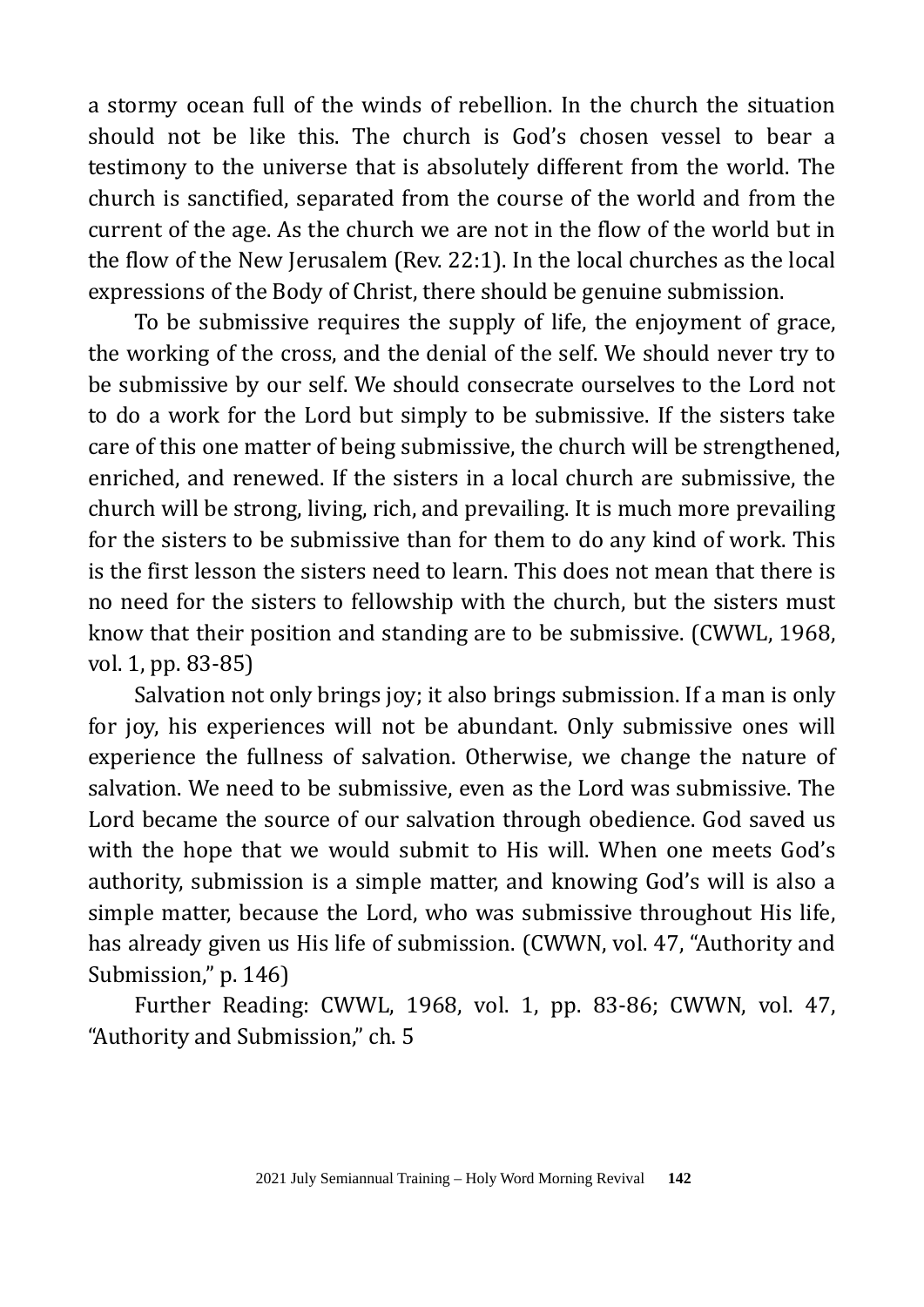### **Morning Nourishment**

- **Judg. 5:7 …Until I, Deborah, rose up; until I rose up as a mother in Israel.**
- **Rom. 16:13 Greet Rufus, chosen in the Lord, and his mother as well as mine.**
- **1-2 I commend to you Phoebe our sister, who is a deaconess of the church which is in Cenchrea,…for she herself has also been the patroness of many, of myself as well.**

The emphasis in Romans 16 is on the sisters, not the brothers, and there is mention of a mother but no mention of a father…."I commend to you Phoebe our sister" [v. 1], not a sister in the flesh….We do not have a verse to tell us the names of Paul's mother and father in the flesh. The mother in verse 13 is a mother in the flesh in relation to Rufus, but more important, she is a mother not in the flesh in relation to Paul. (CWWL, 1975-1976, vol. 1, p. 47)

### **Today's Reading**

The New Testament tells us that Paul had at least two sons, one named Timothy and the second named Titus, but these were not his sons in the flesh. Paul uses a very intimate expression to call them sons: "…genuine child in faith," and "…genuine child" (1 Tim. 1:2; Titus 1:4)….The New Testament tells us very little about the direct flesh relatives of the apostles….Peter did tell us that he had a son named Mark: "Mark my son" (1 Pet. 5:13). Surely Mark was not Peter's son in the flesh…. Peter was Mark's father, not his father in the flesh but his father in the spirit, his father in the common faith.

According to the record in John 19, when the Lord Jesus was suffering during His crucifixion, He looked at His mother in the flesh. At that time four sisters were standing by the cross, watching how the Lord was being crucified. Mary was there, and her sister, and another two sisters also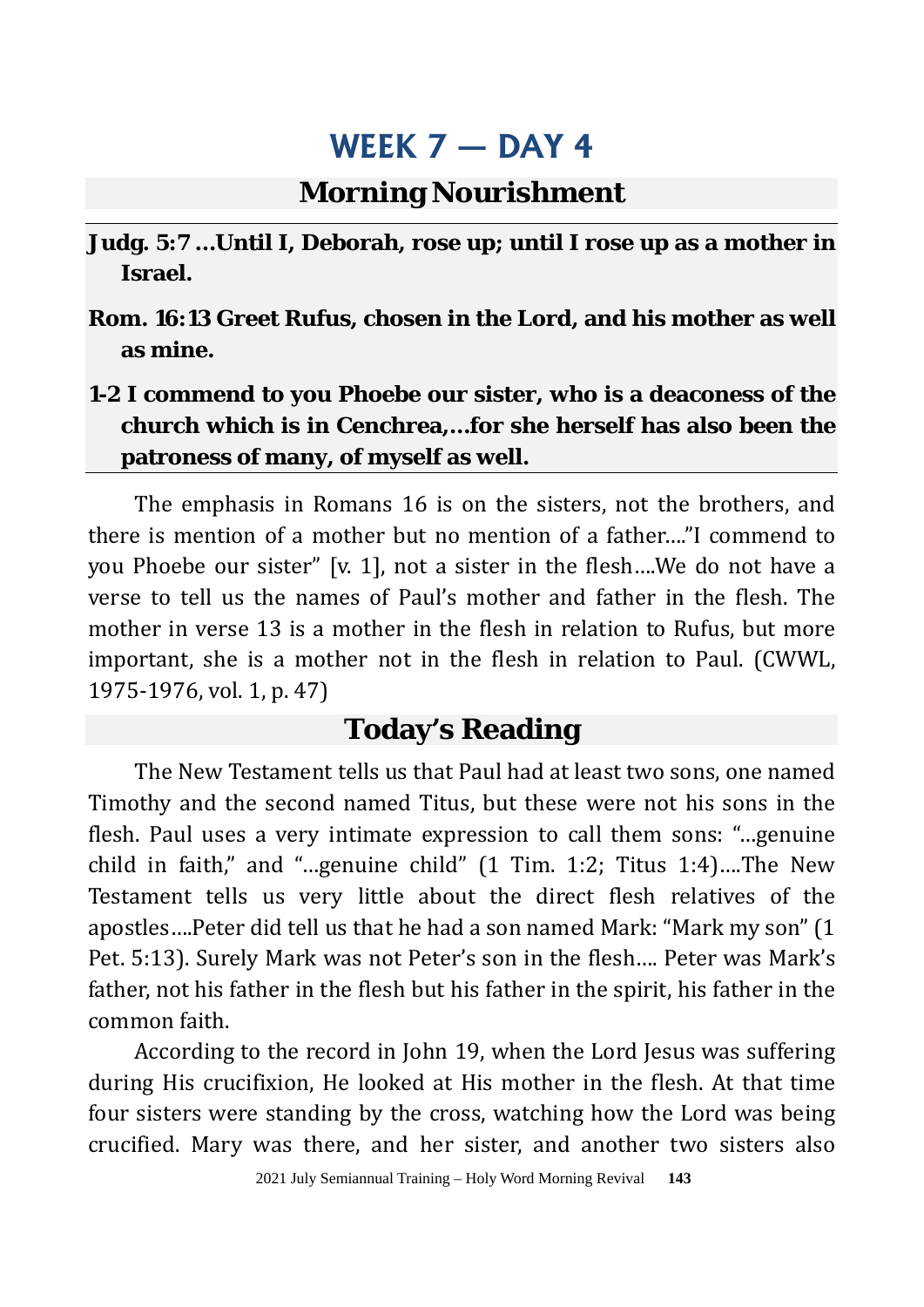named Mary. Mary's sister was the mother of James and John, so James and John were the cousins of Jesus. Near the end of His crucifixion, the Lord Jesus looked at His mother in the flesh, and in a sense it was as if He said to her, "Mother, don't behold Me, but behold your son." At the same time He said to His cousin John, "Behold, your mother" (vv. 25-27).

The Gospel of John is a book on life, not on the natural life but on the transferred and transformed life. To fulfill his purpose John gives us a record to show how the life of the believers of Christ could be transferred by the cross of Jesus and by His resurrection. If you look at the cross of Jesus, you will be transferred. The word of the Lord Jesus to John and to His mother was a word to show us that His life-imparting, life-releasing death transfers people's lives.

Originally, John was not Mary's son, and Mary was not John's mother. But because of the crucifixion of Jesus, Mary, the mother of Jesus, became the mother of John. John, who was the son of Mary's sister, became Mary's son. This is not a story of adoption, and it does not mean that the Lord Jesus was like a judge to carry out the adoption as they all stood by the cross…. According to the life in the flesh, John was Mary's nephew, and Mary was John's aunt. But by looking at the cross, they received another life….In this second life the nephew becomes a real son, and the aunt becomes a real mother.

To have the practical church life to the uttermost, in the local church there should be some real sisters and some real mothers. [Recently] it was my burden to share with you that you need to be a serving sister, but now I am burdened to share with you that you need to be a mother. As long as there is a shortage of sisters like Phoebe among us, the church life is not practical. Yet the serving of that sister is at the beginning of Romans 16, in the first verse. When the church life in practicality reaches a peak, in every church there should be some real mothers. (CWWL, 1975-1976, vol. 1, pp. 47-50)

Further Reading: CWWL, 1975-1976, vol. 1, pp. 45-46 (also in the booklet The Serving Sisters in the Church Life), pp. 47-55 (also in the booklet The Loving Mothers in the Church Life)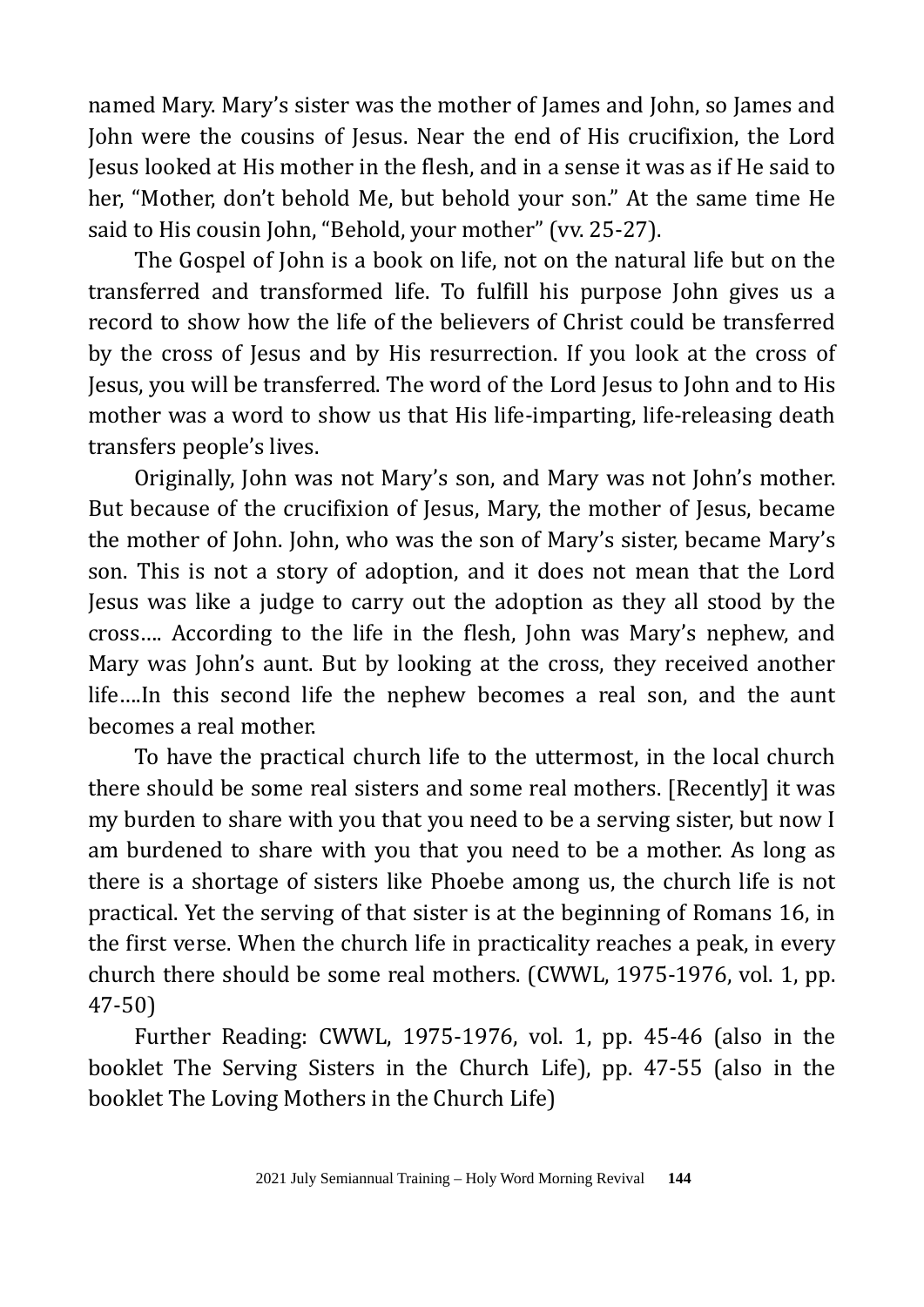### **Morning Nourishment**

**John 19:26-27 Then Jesus, seeing His mother and the disciple whom He loved standing by, said to His mother, Woman, behold, your son. Then He said to the disciple, Behold, your mother. And from that hour the disciple took her into his own home.**

#### **3:6 That which is born of the flesh is flesh, and that which is born of the Spirit is spirit.**

In his training in 1948 Brother Nee told the saints, especially the sisters, that they should be a mother to another young saint. Many sisters could each take care of two or three children in the spirit. For the most part, children do not like to respect the word of their own parents, especially when they become teenagers. But if I would take your children as my children, they would respect my word. If my children have some problems, they would not open themselves to me. But if you would take them as your children, they would open up their whole being to you. Although they would not take anything that I would say to them, they would receive whatever you would say. There are many problems with the parents and the teenagers. Very few teenagers would be submissive and obedient. Yet even the troublesome ones would be happy to listen to someone other than their own parents. (CWWL, 1975-1976, vol. 1, pp. 50-51)

## **Today's Reading**

We all need a second birth, and we all need a second mother. If you sisters would pick up the burden by looking at the cross, getting yourself transferred in life, and take some young ones of junior-high age to be your children, within five years there will be a revival in the church. The best way is to have a life transfer by looking at the cross. You need to bring a young one to the cross to look at the crucified Jesus. He will say, "Look at your mother. This is your mother." And He will say to you, "Look at your son.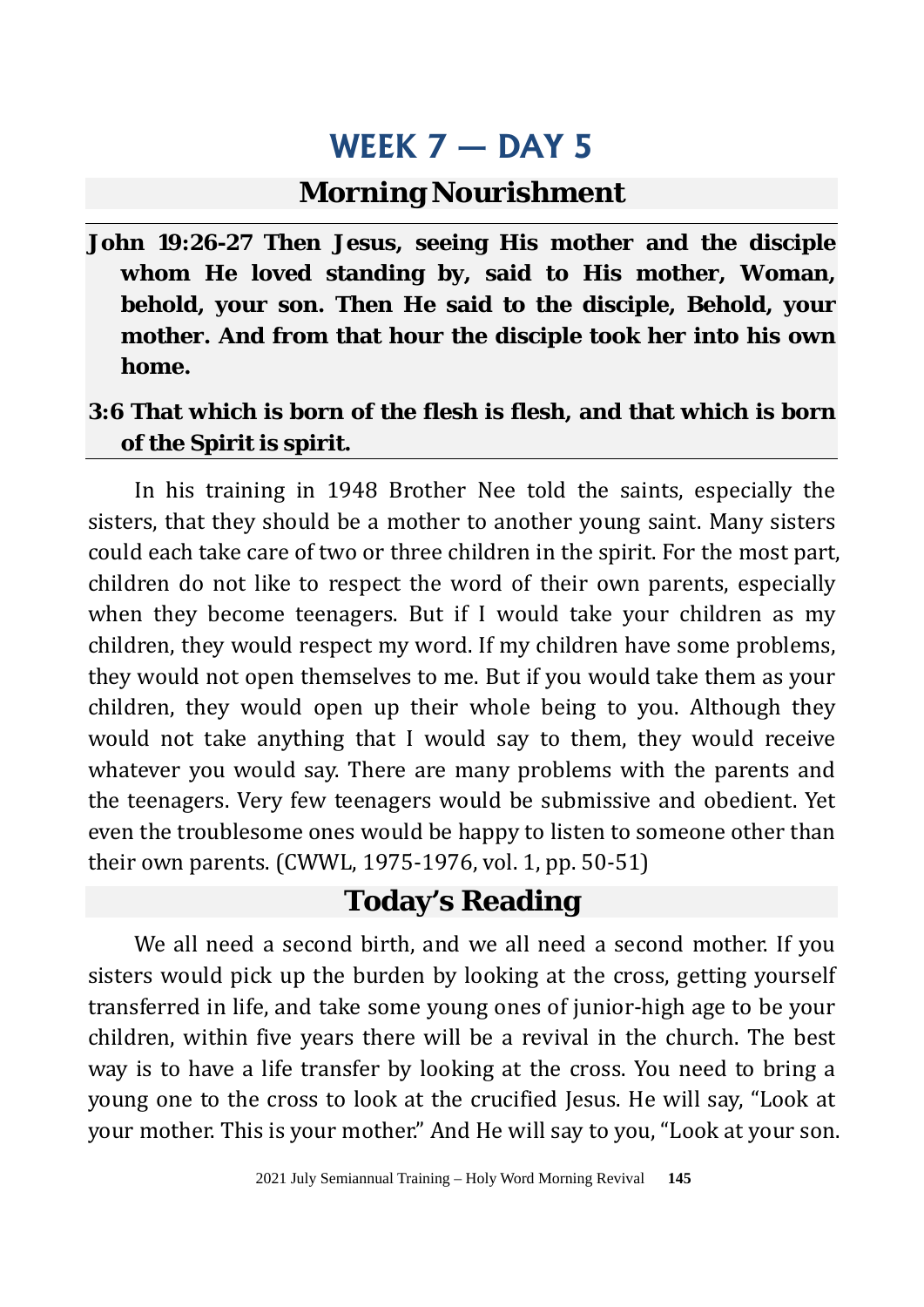This is your son," or, "This is your daughter."

All the sisters of all ages need to be a mother to someone else. Taking care of a child will cause you to grow and to be mature. In the natural life the best way for the young ones to mature is for them to have two children. Even more, to pick up some younger ones as your children in the spirit will cause you to grow.

However, to take care of some in this way is a big test. If your natural life has not been crossed out, has never had a transfer, this practice will become a snare. You will fall into the natural love and be trapped by the fleshly emotion. Such a practice will work only by a life transfer through the cross.

In the church life we need the real sisters and the real brothers, and especially we need the real mothers. All the sisters need to be encouraged to take care of some children in the spirit. This is not a matter that can be assigned to the sisters, but there is the need for you to pick up the burden. The matter of being a mother will bring in many lessons, and it will put you on the real test in every way. You will see how you love yourself more than others, how you care only for yourself. All these things will be tested and exposed. Without this testing, you could never realize how selfish you are and how much you are in yourself.

It is not adequate to be a brother or a sister in a general way. All the sisters need to be serving sisters, and whether or not we have children, we all need to be the mothers. This is the best way to receive the blessing, the growth, the spirituality, and the real enjoyment of the Lord.

If you would pick up a child and take care of that child, right away you will become very practical. No one else can help you so much to stay away from your natural disposition. Such a child will take you from the earth to the third heaven. (CWWL, 1975-1976, vol. 1, pp. 51, 53-54)

Further Reading: Life-study of Malachi, msgs. 2-3; CWWL, 1981, vol. 2, "The History and Revelation of the Lord's Recovery," chs. 6, 8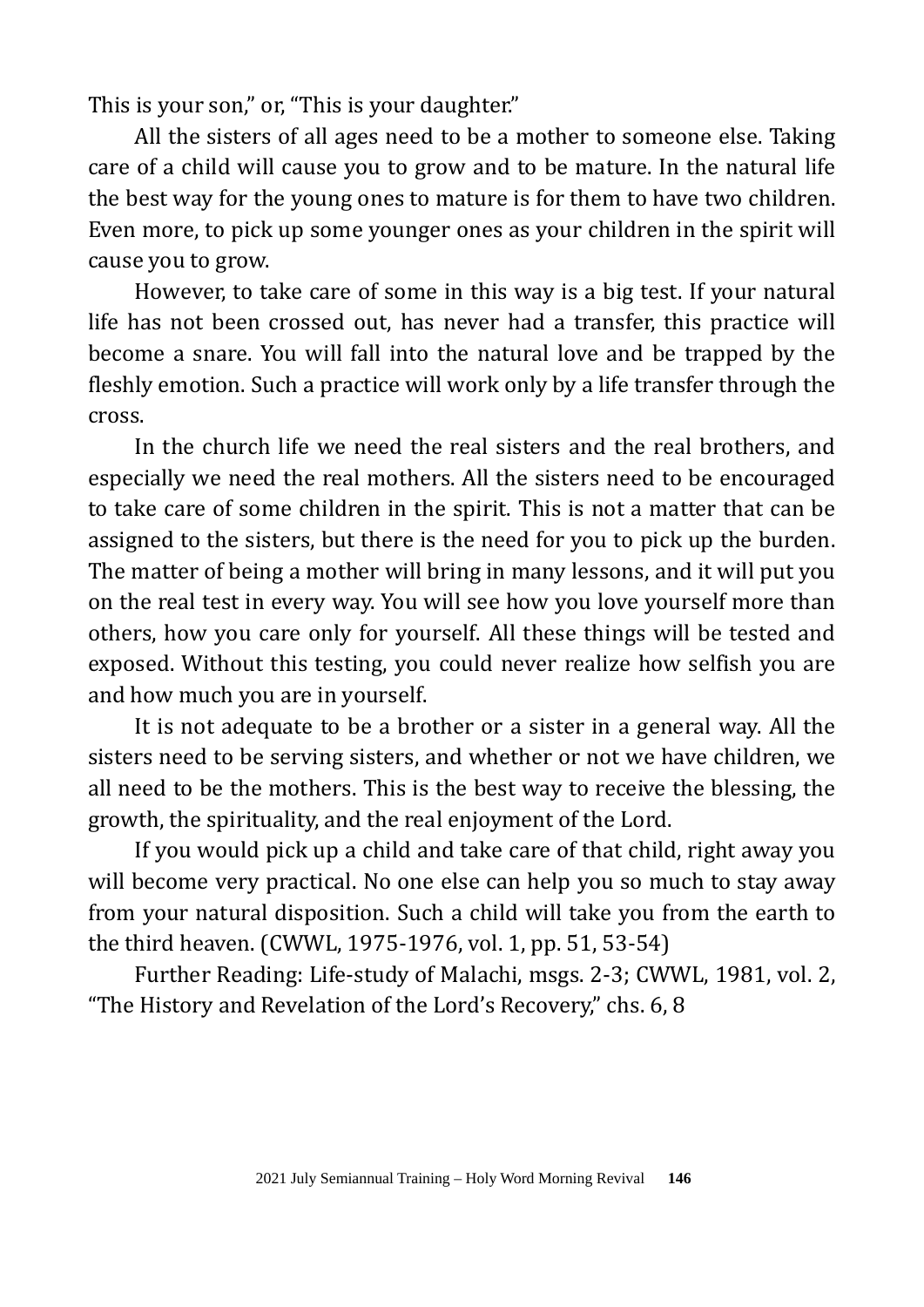### **Morning Nourishment**

**Judg. 5:15-16 …Among the divisions of Reuben there were great resolutions in heart….In the divisions of Reuben there were great searchings of heart.**

#### **31 May all Your enemies so perish, O Jehovah. But may those who love Him be like the sun when it rises in its might…**

[In Judges 5:31], for the sun to rise in its might means that it shines brightly, brilliantly, and gloriously. We need the searchings, the resolutions, and the rising up to shine like the sun. If all the churches would be like this, they surely would enjoy the victory. May all the dear saints in the Lord's recovery have great searchings and make great resolutions, and may they all, by loving the Lord, rise up like the sun to shine brightly. (Life-study of Judges, p. 17)

## **Today's Reading**

The Bible says that among God's people there were great resolutions in heart, and there were also great searchings of heart (Judg. 5:15-16). For whom did they have great resolutions and great searchings? A person of aspiration, though he lives on the earth, always turns his heart to the Lord. We should have great resolutions in heart and great searchings of heart toward God. May all the young people, starting from today, be willing to have great resolutions and great searchings of heart. To have a great resolve is to make a firm decision, and to have a great searching is to devise a plan. This is not just to have a resolve but to have a great resolve, and not just to make a plan but to make a great plan. May today be the day that you have a great resolve and make a great plan.

Some may ask, "What is the purpose of having a great resolve and a great searching?" It is to live for God on the earth. The meaning of these three words living for God is quite broad. In brief, it means to receive God as your life for your entire life. God will lead you to live on the earth for Him.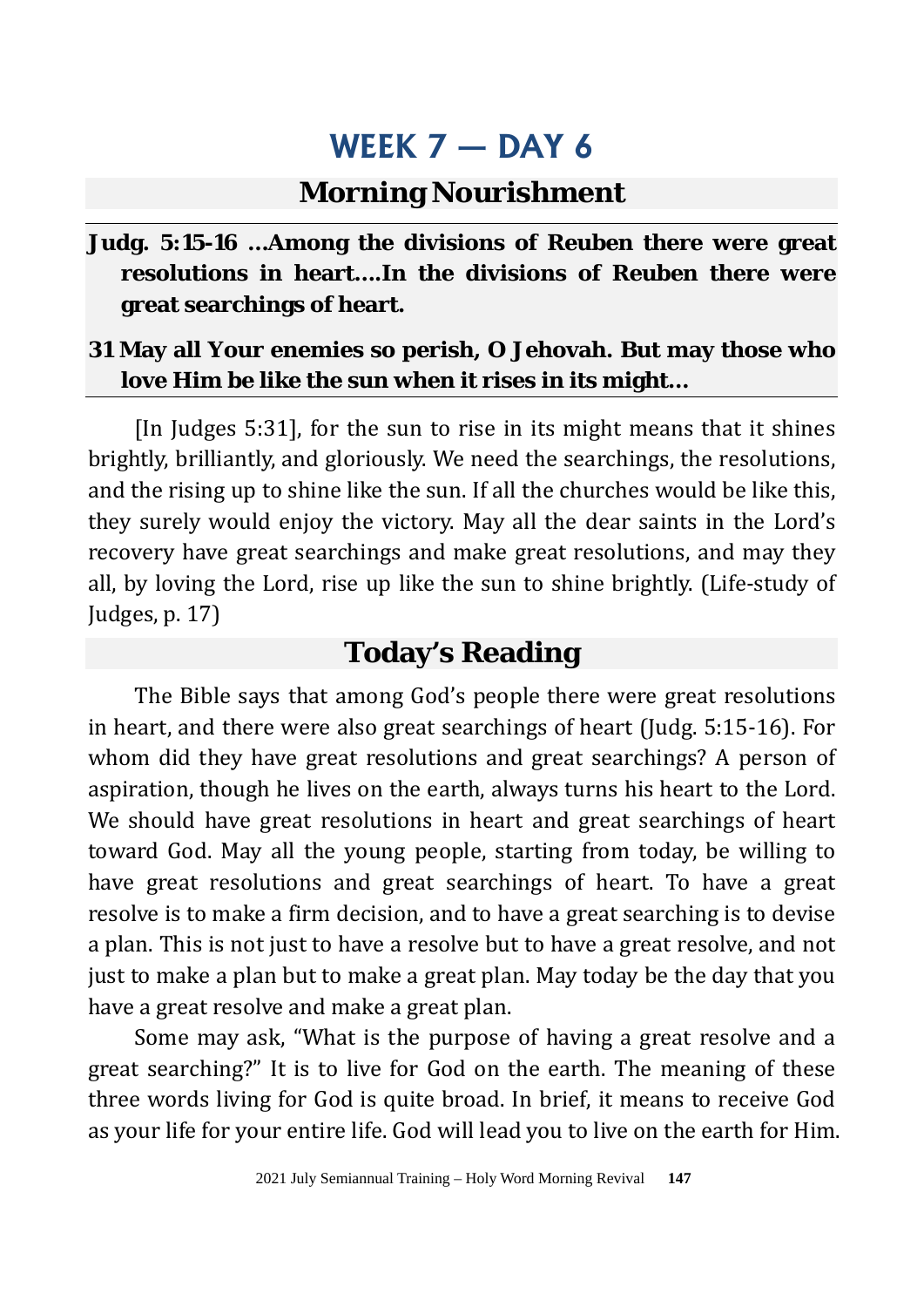In other words, God will lead you to express Him on this earth by going to every place, every country, and every nation to testify on His behalf and to lead people to know Him.

I rarely have dreams when I sleep, but I had a dream one night. In the dream I held a cane in my hand and was walking peacefully until I came to a place with a steep, crooked downward slope with four steps. I went down the slope step by step, leaning on my cane, and suddenly a German shepherd dog threw itself on me. The German shepherd was the same color as that of the uniform of the Japanese military police…. I was not wounded, and in an instant the dog went away. Suddenly, when I looked ahead, there was a broad highway very straight and stretching on boundlessly, and the sun had just risen from the east. My heart then felt free and released, and seeing the broad highway, the rising sun, and the boundless, bright horizon, I strode fearlessly onward. This was my dream.

Through the dream the Lord told me, "Be at peace. You are not under the hand of the Japanese."…I knew that the Lord still wanted me to remain on the earth, because there was a broad highway ahead, and I could just keep going on.

The past forty years that we have gone through proves that the dream has been fulfilled, and now we are still on this broad highway. At this point in time we particularly need young people to rise up and serve the Lord full time. There is nothing more glorious than serving full time. Consider this: The gaining of a million dollars cannot compare to the gaining of one soul. If we can spend several years to labor and save several thousand souls through door-knocking, and if they multiply continually, each bringing in new ones and establishing home meetings, and each maturing in life and learning the truth, how worthwhile it will be! This is the new way. This is the broad highway, the rising sun, and the boundless future. (CWWL, 1986, vol. 2, "A Blessed Human Life," pp. 502, 531, 535)

Further Reading: CWWL, 1986, vol. 2, "A Blessed Human Life," chs. 3,6; CWWL, 1994-1997, vol. 3, "The God-man Living," ch. 16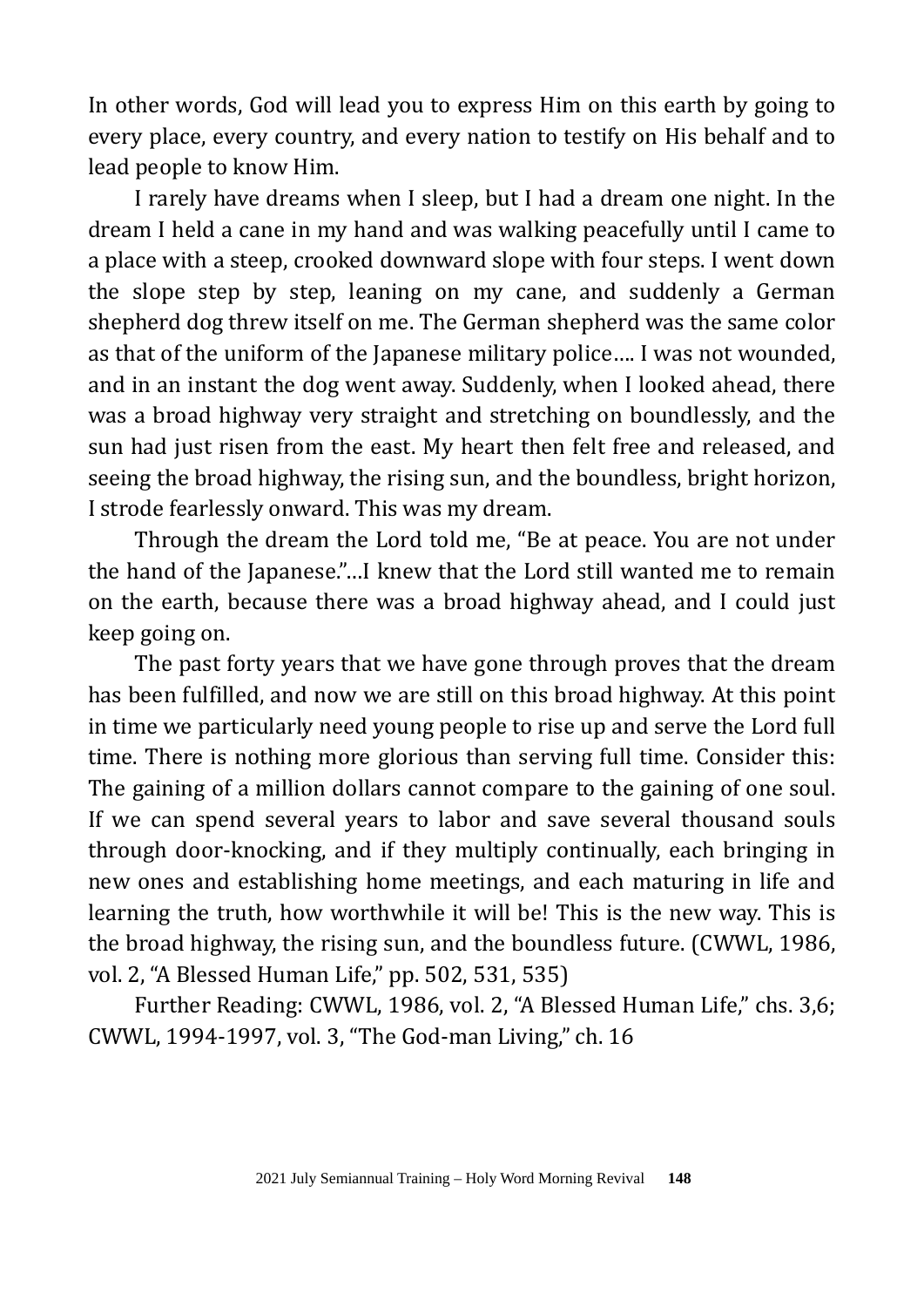# **‹‹ WEEK 7 — HYMN ››**

### **Hymns, #942 God's Kingdom on the earth is now**

#### **The Kingdom — Its Inner Reign**

- 1 God's Kingdom on the earth is now His sovereign government within; 'Tis Christ Himself in us to live As Lord and King to rule and reign.
- 2 His life with His authority Enthrones Him now within our hearts To govern all our words and deeds And regulate our inward parts.
- 3 The Lord enthroned within our hearts His Kingdom doth establish there, Assuring His full right to reign And for God's purpose to prepare.
- 4 'Tis by His reign within our hearts That life to us He e'er supplies; When taking Him as Lord and King, His wealth our being satisfies.
- 5 'Tis by His ruling from within His fulness vast is testified; 'Tis when His inner kingdom rules His Body's blessed and edified.
- 6 'Tis by His heav'nly rule within As heav'nly citizens we live; 'Tis by submission to His rule Expression of His reign we give.
- 7 Here in this heav'nly realm we live, And with this heav'nly pow'r possessed We walk and fight in heav'nly light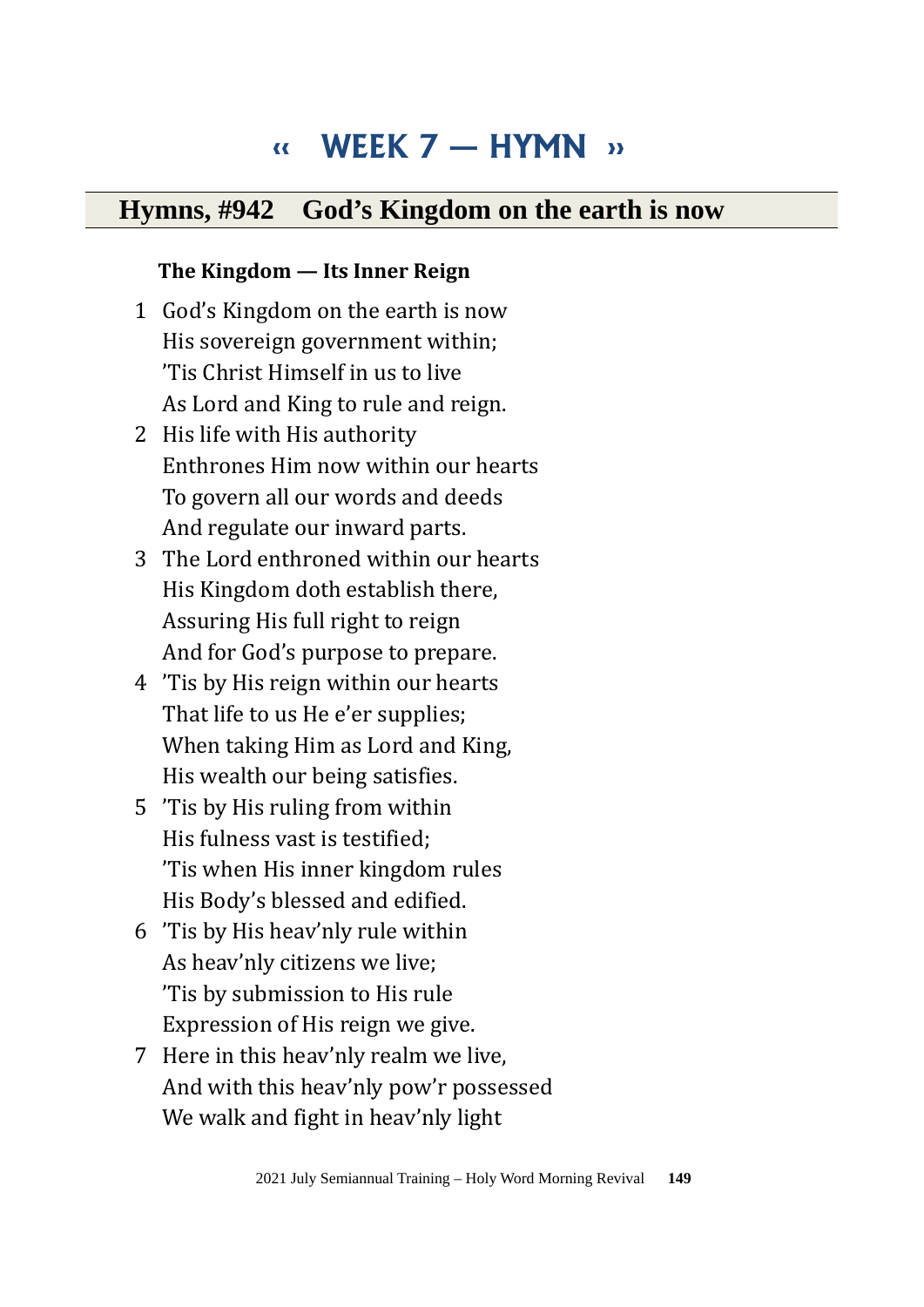Until the Kingdom's manifest.